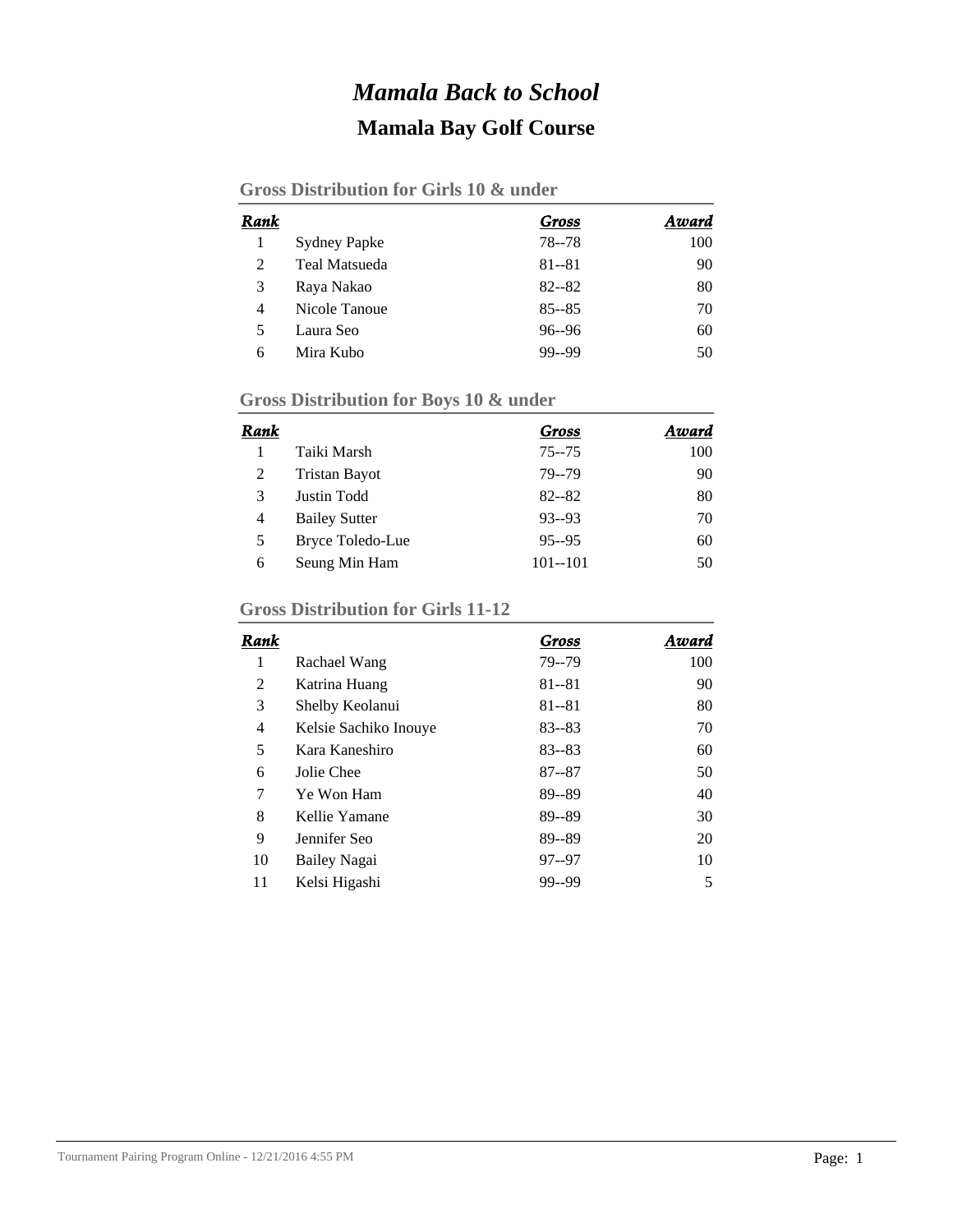## *Mamala Back to School* **Mamala Bay Golf Course**

#### **Gross Distribution for Boys 11-12**

| Rank |                       | Gross       | Award |
|------|-----------------------|-------------|-------|
|      | Joshua Chung          | $72 - 72$   | 100   |
| 2    | Ranson Kaya           | 78--78      | 90    |
| 3    | Marshall Kim Jr       | 78--78      | 80    |
| 4    | Dante Sharbaro        | 78 - - 78   | 70    |
| 5    | Jonathan Chung        | $86 - 86$   | 60    |
| 6    | Ryan Fukui            | 94--94      | 50    |
| 7    | Rayden Hara-Shimabuku | $94 - 94$   | 40    |
| 8    | Chad Kunihisa         | $108 - 108$ | 30    |

#### **Gross Distribution for Girls 13-14**

| Rank |                    | Gross     | Award |
|------|--------------------|-----------|-------|
|      | Samantha Matsunaka | 78--78    | 100   |
|      | Michelle Kim       | 88--88    | 90    |
| 3    | Reiko Shiraishi    | 89--89    | 80    |
|      | Kiara Todd         | $93 - 93$ | 70    |

### **Gross Distribution for Boys 13-14**

| Rank           |              | Gross     | Award |
|----------------|--------------|-----------|-------|
|                | Ryan Kong    | $71 - 71$ | 100   |
| 2              | Noah Koshi   | $73 - 73$ | 90    |
| 3              | Peter Jung   | $74 - 74$ | 80    |
| $\overline{4}$ | Jake Sequin  | $75 - 75$ | 70    |
| 5              | Kolbe Irei   | $76 - 76$ | 60    |
| 6              | Jacob Torres | 78--78    | 50    |

#### **Gross Distribution for Girls 15-18**

| Rank |                   | Gross     | Award |
|------|-------------------|-----------|-------|
| 1    | Isabelle Won      | 78 - - 78 | 100   |
| 2    | Randi Kim         | 79--79    | 90    |
| 3    | Jodi Torricer     | $83 - 83$ | 80    |
| 4    | Kamie Hamada      | 84--84    | 70    |
| 5    | Soo Min Joo       | $85 - 85$ | 60    |
| 6    | Cameron Kaneshiro | $87 - 87$ | 50    |
| 7    | Avery Kageyama    | 89--89    | 40    |
| 8    | Heather Lin Araki | $90 - 90$ | 30    |
| 9    | Minami Sato       | $91 - 91$ | 20    |
| 10   | Celia Chang       | 98--98    | 10    |